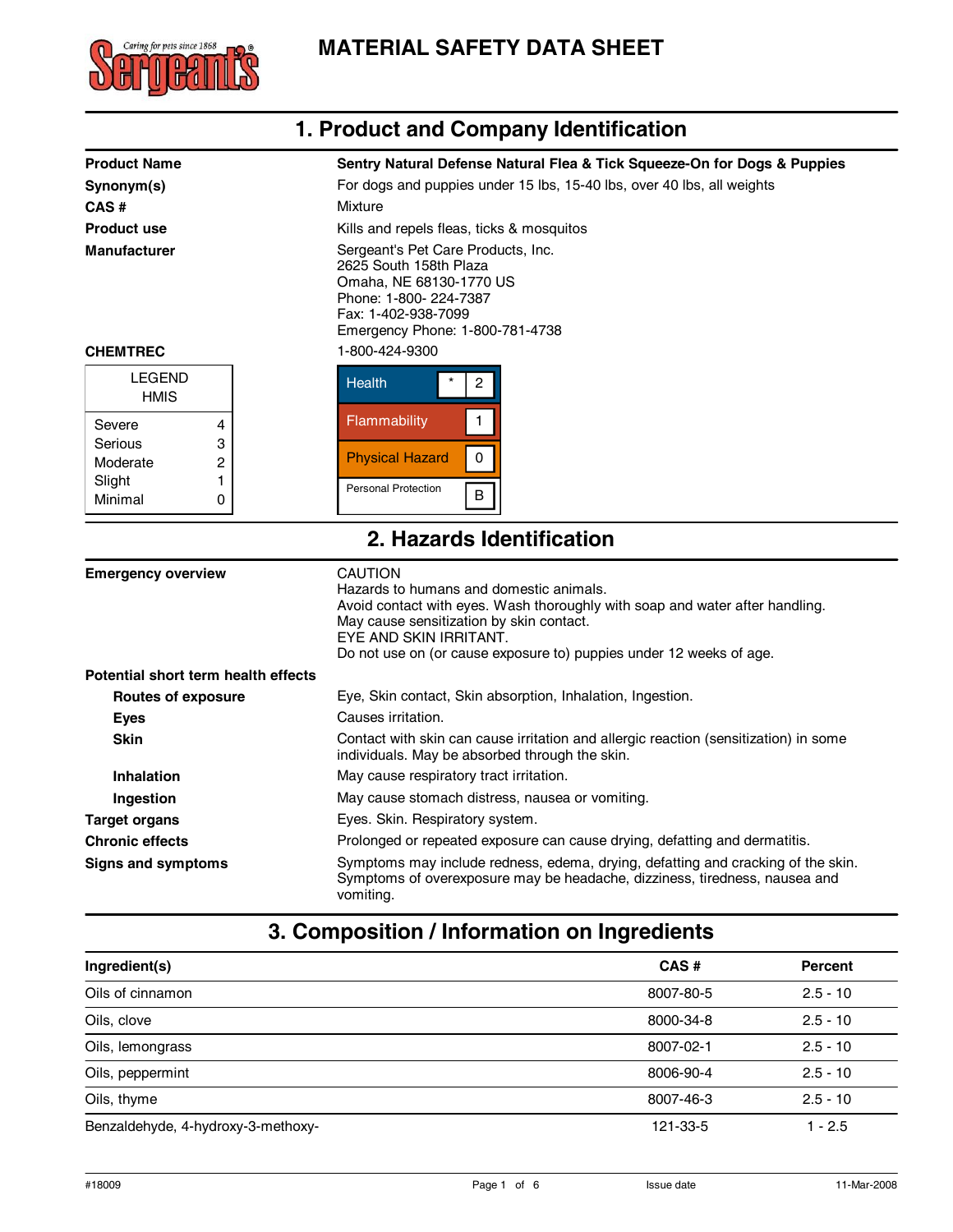| <b>4. First Aid Measures</b> |                                                                                                                                                                                                                                                                                                                              |  |
|------------------------------|------------------------------------------------------------------------------------------------------------------------------------------------------------------------------------------------------------------------------------------------------------------------------------------------------------------------------|--|
| <b>First aid procedures</b>  |                                                                                                                                                                                                                                                                                                                              |  |
| Eye contact                  | Hold eye open and rinse slowly and gently with water for 15-20 minutes. Remove<br>contact lenses, if present, after the first 5 minutes, then continue rinsing eye. Call a<br>poison control center or doctor for treatment advice.                                                                                          |  |
| <b>Skin contact</b>          | Flush with cool water. Wash with soap and water. Obtain medical attention if irritation<br>persists.                                                                                                                                                                                                                         |  |
| Inhalation                   | If symptoms develop move victim to fresh air. If symptoms persist, obtain medical<br>attention.                                                                                                                                                                                                                              |  |
| Ingestion                    | Do not induce vomiting. Rinse mouth with water, then drink one or two glasses of water.<br>Obtain medical attention. Never give anything by mouth if victim is unconscious, or is<br>convulsing.                                                                                                                             |  |
| Notes to physician           | Symptoms may be delayed.                                                                                                                                                                                                                                                                                                     |  |
| <b>General advice</b>        | If you feel unwell, seek medical advice (show the label where possible). Ensure that<br>medical personnel are aware of the material(s) involved, and take precautions to protect<br>themselves. Show this safety data sheet to the doctor in attendance. Avoid contact with<br>eyes and skin. Keep out of reach of children. |  |

|  | 5. Fire Fighting Measures |
|--|---------------------------|
|  |                           |

| <b>Flammable properties</b>                     | Not flammable by OSHA criteria.                                                                                                                                                                                                                                                                                                                          |  |  |
|-------------------------------------------------|----------------------------------------------------------------------------------------------------------------------------------------------------------------------------------------------------------------------------------------------------------------------------------------------------------------------------------------------------------|--|--|
| <b>Extinguishing media</b>                      |                                                                                                                                                                                                                                                                                                                                                          |  |  |
| Suitable extinguishing media                    | Dry chemical. Foam. Carbon dioxide. Fog.                                                                                                                                                                                                                                                                                                                 |  |  |
| Unsuitable extinguishing media Not available    |                                                                                                                                                                                                                                                                                                                                                          |  |  |
| <b>Protection of firefighters</b>               |                                                                                                                                                                                                                                                                                                                                                          |  |  |
| Specific hazards arising from<br>the chemical   | Not available                                                                                                                                                                                                                                                                                                                                            |  |  |
| <b>Protective equipment for</b><br>firefighters | Firefighters should wear full protective clothing including self contained breathing<br>apparatus.                                                                                                                                                                                                                                                       |  |  |
| Hazardous combustion products                   | May include and are not limited to: Oxides of carbon.                                                                                                                                                                                                                                                                                                    |  |  |
| <b>Explosion data</b>                           |                                                                                                                                                                                                                                                                                                                                                          |  |  |
| Sensitivity to mechanical<br>impact             | Not available                                                                                                                                                                                                                                                                                                                                            |  |  |
| Sensitivity to static discharge                 | Not available                                                                                                                                                                                                                                                                                                                                            |  |  |
|                                                 | 6. Accidental Release Measures                                                                                                                                                                                                                                                                                                                           |  |  |
| <b>Personal precautions</b>                     | Keep unnecessary personnel away. Do not touch or walk through spilled material. Do<br>not touch damaged containers or spilled material unless wearing appropriate protective<br>clothing. Keep people away from and upwind of spill/leak.                                                                                                                |  |  |
| <b>Methods for containment</b>                  | Stop leak if you can do so without risk. Prevent entry into waterways, sewers,<br>basements or confined areas.                                                                                                                                                                                                                                           |  |  |
| Methods for cleaning up                         | Before attempting clean up, refer to hazard data given above. Small spills may be<br>absorbed with non-reactive absorbent and placed in suitable, covered, labelled<br>containers. Prevent large spills from entering sewers or waterways. Contact emergency<br>services and supplier for advice. Never return spills in original containers for re-use. |  |  |

### **7. Handling and Storage**

| <b>Handling</b> | Use good industrial hygiene practices in handling this material.                                |  |
|-----------------|-------------------------------------------------------------------------------------------------|--|
| <b>Storage</b>  | Keep out of reach of children. Store in a closed container away from incompatible<br>materials. |  |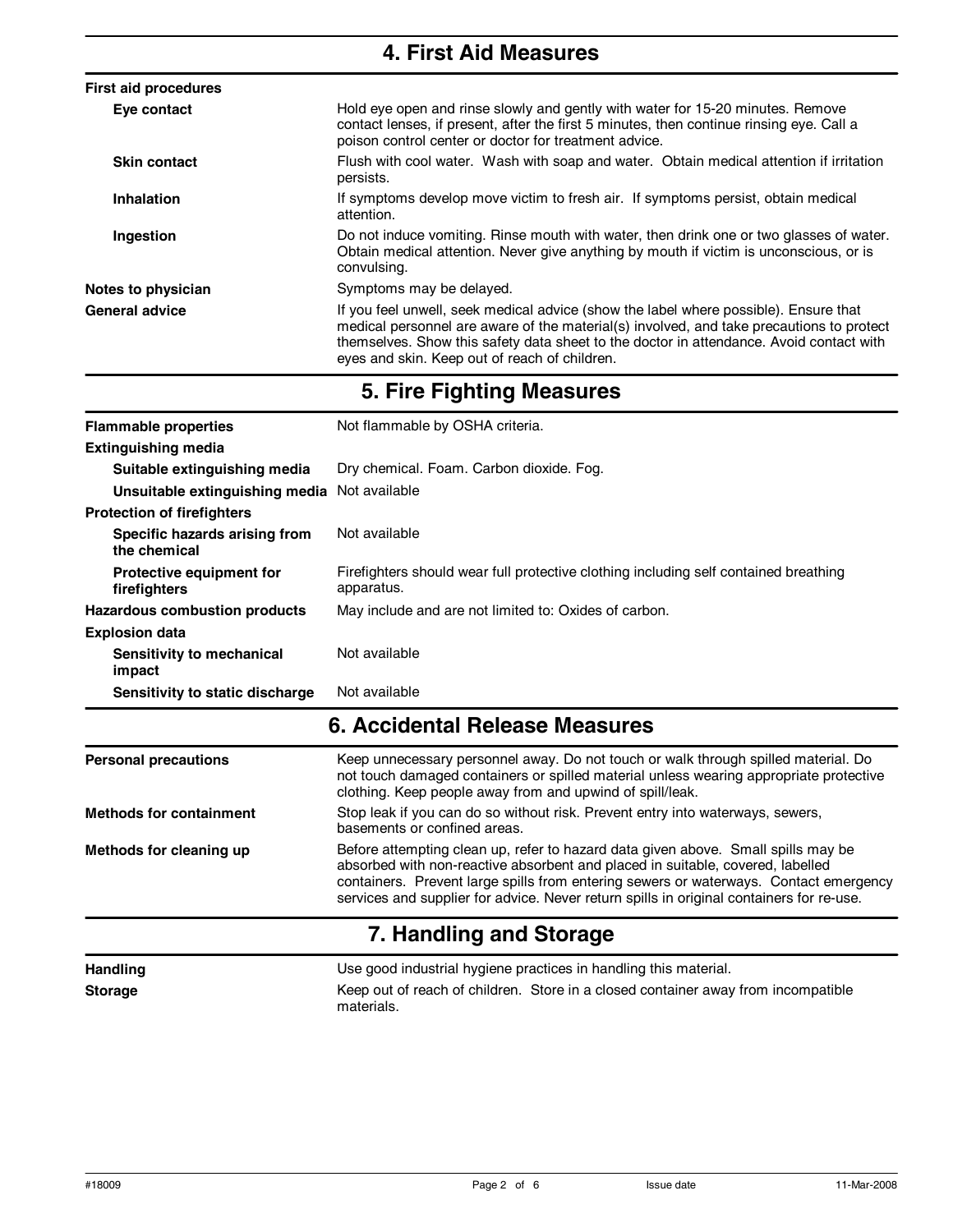### **8. Exposure Controls / Personal Protection**

| <b>Exposure limits</b>             |                                                                                                                                                                                                               |  |
|------------------------------------|---------------------------------------------------------------------------------------------------------------------------------------------------------------------------------------------------------------|--|
| Ingredient(s)                      | <b>Exposure Limits</b>                                                                                                                                                                                        |  |
| Benzaldehyde, 4-hydroxy-3-methoxy- | <b>ACGIH-TLV</b>                                                                                                                                                                                              |  |
|                                    | Not established                                                                                                                                                                                               |  |
|                                    | <b>OSHA-PEL</b>                                                                                                                                                                                               |  |
|                                    | Not established                                                                                                                                                                                               |  |
| Oils of cinnamon                   | <b>ACGIH-TLV</b>                                                                                                                                                                                              |  |
|                                    | Not established                                                                                                                                                                                               |  |
|                                    | <b>OSHA-PEL</b>                                                                                                                                                                                               |  |
|                                    | Not established                                                                                                                                                                                               |  |
| Oils, clove                        | <b>ACGIH-TLV</b>                                                                                                                                                                                              |  |
|                                    | Not established                                                                                                                                                                                               |  |
|                                    | <b>OSHA-PEL</b>                                                                                                                                                                                               |  |
|                                    | Not established                                                                                                                                                                                               |  |
| Oils, lemongrass                   | <b>ACGIH-TLV</b>                                                                                                                                                                                              |  |
|                                    | Mist: 5 mg/m3                                                                                                                                                                                                 |  |
|                                    | <b>OSHA-PEL</b>                                                                                                                                                                                               |  |
|                                    | Not established                                                                                                                                                                                               |  |
| Oils, peppermint                   | <b>ACGIH-TLV</b>                                                                                                                                                                                              |  |
|                                    | Not established                                                                                                                                                                                               |  |
|                                    | <b>OSHA-PEL</b>                                                                                                                                                                                               |  |
|                                    | Not established                                                                                                                                                                                               |  |
| Oils, thyme                        | <b>ACGIH-TLV</b>                                                                                                                                                                                              |  |
|                                    | Not established                                                                                                                                                                                               |  |
|                                    | <b>OSHA-PEL</b>                                                                                                                                                                                               |  |
|                                    | Not established                                                                                                                                                                                               |  |
| <b>Engineering controls</b>        | General ventilation normally adequate.                                                                                                                                                                        |  |
| Personal protective equipment      |                                                                                                                                                                                                               |  |
| Eye / face protection              | Wear safety glasses with side shields.                                                                                                                                                                        |  |
| <b>Hand protection</b>             | Rubber gloves. Confirm with a reputable supplier first.                                                                                                                                                       |  |
| Skin and body protection           | As required by employer code.                                                                                                                                                                                 |  |
| <b>Respiratory protection</b>      | Where exposure guideline levels may be exceeded, use an approved NIOSH respirator.                                                                                                                            |  |
|                                    | General hygiene considerations Handle in accordance with good industrial hygiene and safety practice. When using do<br>not eat or drink. Wash hands before breaks and immediately after handling the product. |  |

# **9. Physical & Chemical Properties**

| Appearance              | Clear.                          |
|-------------------------|---------------------------------|
| Color                   | Colorless                       |
| Form                    | Liquid                          |
| Odor                    | Citrus. / minty                 |
| Odor threshold          | Not available                   |
| <b>Physical state</b>   | Liquid                          |
| рH                      | Not available                   |
| <b>Melting point</b>    | Not available                   |
| <b>Freezing point</b>   | Not available                   |
| <b>Boiling point</b>    | Not available                   |
| <b>Flash point</b>      | 141.66 °C (287 °F) (calculated) |
| <b>Evaporation rate</b> | Not available                   |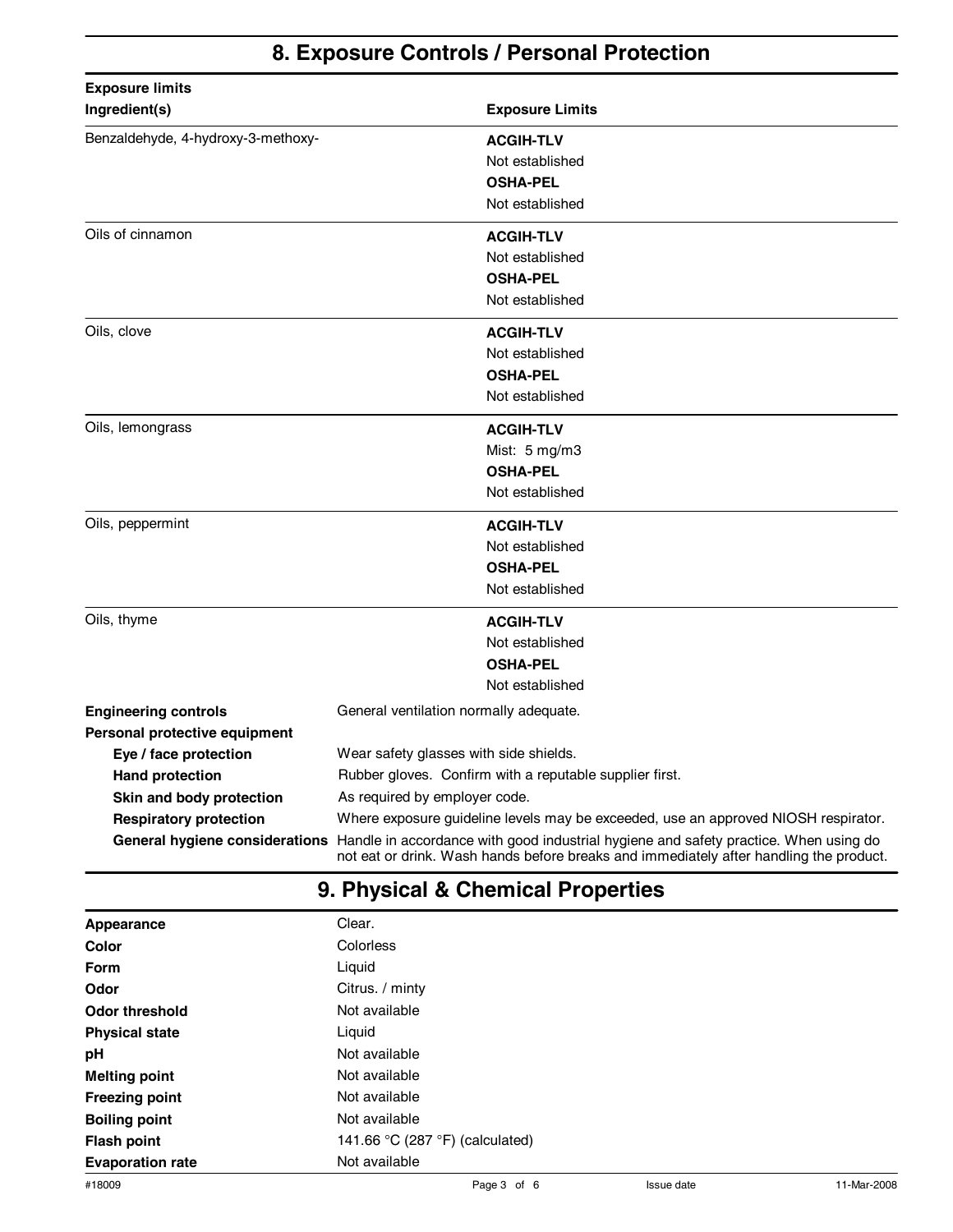| Flammability limits in air, lower, %<br>by volume | Not available                    |
|---------------------------------------------------|----------------------------------|
| Flammability limits in air, upper, %<br>by volume | Not available                    |
| Vapor pressure                                    | Not available                    |
| Vapor density                                     | Not available                    |
| <b>Specific gravity</b>                           | $0.88 \; (\circledR70^{\circ}F)$ |
| Octanol/water coefficient                         | Not available                    |
| Solubility (H <sub>2O</sub> )                     | Negligible                       |
| <b>Auto-ignition temperature</b>                  | Not available                    |
| Viscosity                                         | Not available                    |
| <b>Percent volatile</b>                           | Not available                    |

## **10. Chemical Stability & Reactivity Information**

| <b>Chemical stability</b>          | Stable under recommended storage conditions.                                           |
|------------------------------------|----------------------------------------------------------------------------------------|
| <b>Conditions to avoid</b>         | Do not mix with other chemicals.                                                       |
| Incompatible materials             | Acids. Oxidizers. Caustics. Reducing agents.                                           |
|                                    | Hazardous decomposition products May include and are not limited to: Oxides of carbon. |
| Possibility of hazardous reactions | Hazardous polymerization does not occur.                                               |
|                                    |                                                                                        |

### **11. Toxicological Information**

| <b>Component analysis - LC50</b>      |                                                                                                                                        |  |
|---------------------------------------|----------------------------------------------------------------------------------------------------------------------------------------|--|
| Ingredient(s)                         | <b>LC50</b>                                                                                                                            |  |
| Benzaldehyde, 4-hydroxy-3-methoxy-    | Not available                                                                                                                          |  |
| Oils of cinnamon                      | Not available                                                                                                                          |  |
| Oils, clove                           | Not available                                                                                                                          |  |
| Oils, lemongrass                      | Not available                                                                                                                          |  |
| Oils, peppermint                      | Not available                                                                                                                          |  |
| Oils, thyme                           | Not available                                                                                                                          |  |
| <b>Component analysis - Oral LD50</b> |                                                                                                                                        |  |
| Ingredient(s)                         | <b>LD50</b>                                                                                                                            |  |
| Benzaldehyde, 4-hydroxy-3-methoxy-    | 1580 mg/kg rat                                                                                                                         |  |
| Oils of cinnamon                      | 2800 mg/kg rat                                                                                                                         |  |
| Oils, clove                           | 2650 mg/kg rat                                                                                                                         |  |
| Oils, lemongrass                      | > 5000 mg/kg rat                                                                                                                       |  |
| Oils, peppermint                      | 2426 mg/kg rat                                                                                                                         |  |
| Oils, thyme                           | 2840 mg/kg rat                                                                                                                         |  |
| <b>Effects of acute exposure</b>      |                                                                                                                                        |  |
| Eye                                   | Causes irritation.                                                                                                                     |  |
| <b>Skin</b>                           | Contact with skin can cause irritation and allergic reaction (sensitization) in some<br>individuals. May be absorbed through the skin. |  |
| Inhalation                            | May cause respiratory tract irritation.                                                                                                |  |
| Ingestion                             | May cause stomach distress, nausea or vomiting.                                                                                        |  |
| <b>Sensitization</b>                  | Contains potential skin sensitizers.                                                                                                   |  |
| <b>Chronic effects</b>                | Non-hazardous by OSHA criteria.                                                                                                        |  |
| Carcinogenicity                       | Non-hazardous by OSHA criteria.                                                                                                        |  |
| <b>Mutagenicity</b>                   | Non-hazardous by OSHA criteria.                                                                                                        |  |
| <b>Reproductive effects</b>           | Non-hazardous by OSHA criteria.                                                                                                        |  |
| Teratogenicity                        | Non-hazardous by OSHA criteria.                                                                                                        |  |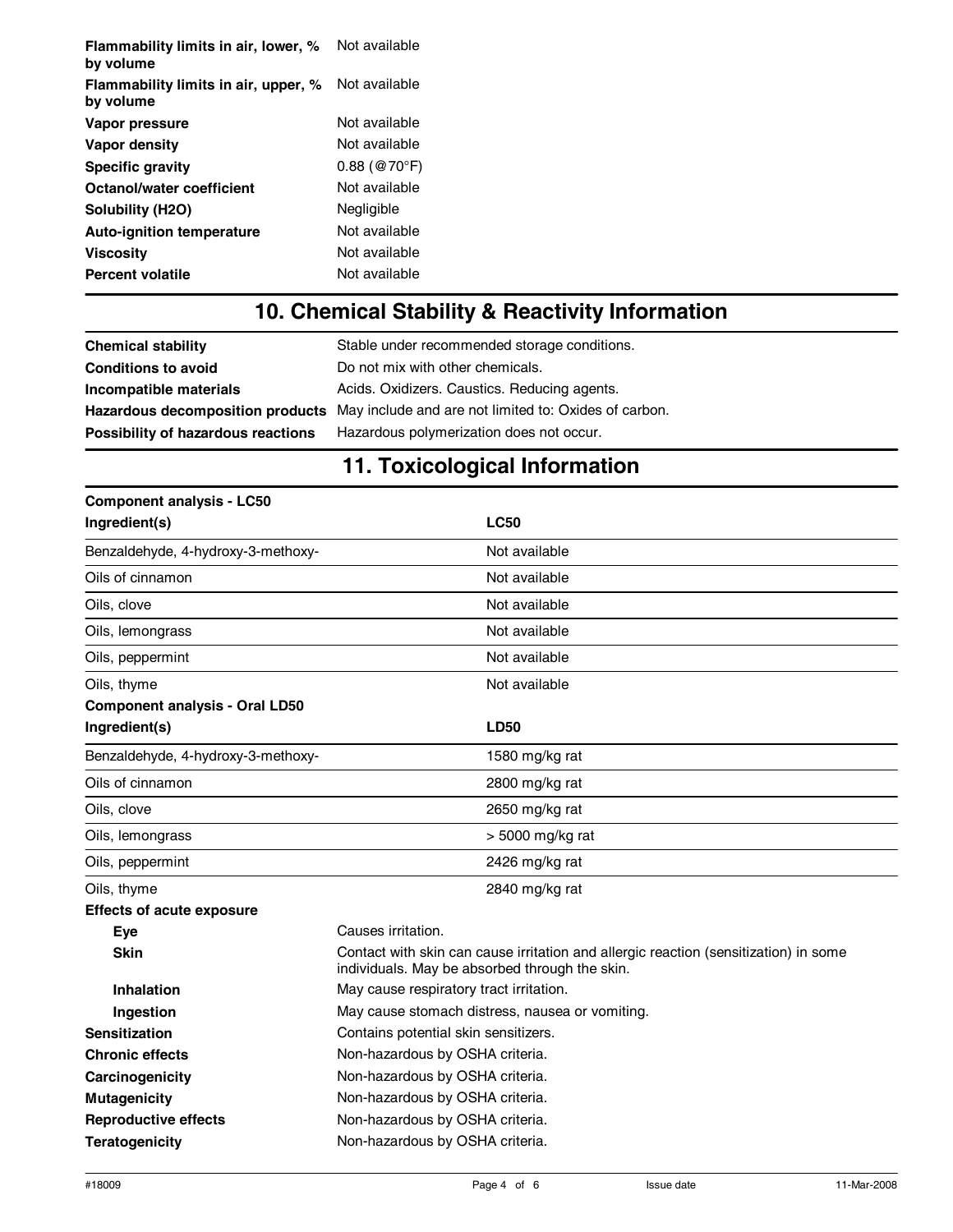## **12. Ecological Information**

| <b>Ecotoxicity</b>                                                                                    | Components of this product have been identified as having potential environmental<br>concerns.                                                                                                                                                                                                                                                                                                                                                                                                            |                                                                                  |  |
|-------------------------------------------------------------------------------------------------------|-----------------------------------------------------------------------------------------------------------------------------------------------------------------------------------------------------------------------------------------------------------------------------------------------------------------------------------------------------------------------------------------------------------------------------------------------------------------------------------------------------------|----------------------------------------------------------------------------------|--|
| <b>Ecotoxicity - Freshwater Fish Species Data</b>                                                     |                                                                                                                                                                                                                                                                                                                                                                                                                                                                                                           |                                                                                  |  |
| Benzaldehyde,<br>4-hydroxy-3-methoxy-<br><b>Ecotoxicity - Microtox Data</b>                           | 121-33-5                                                                                                                                                                                                                                                                                                                                                                                                                                                                                                  | 96 Hr LC50 Pimephales promelas: 57 mg/L [flow-through]                           |  |
| Benzaldehyde,<br>4-hydroxy-3-methoxy-<br><b>Ecotoxicity - Water Flea Data</b>                         | 121-33-5                                                                                                                                                                                                                                                                                                                                                                                                                                                                                                  | 210 Min EC50 Saccharomyces cerevisiae: 179 mg/L                                  |  |
| Benzaldehyde,<br>4-hydroxy-3-methoxy-                                                                 | 121-33-5                                                                                                                                                                                                                                                                                                                                                                                                                                                                                                  | 24 Hr EC50 Daphnia magna: 180 mg/L                                               |  |
| <b>Environmental effects</b>                                                                          | Not available                                                                                                                                                                                                                                                                                                                                                                                                                                                                                             |                                                                                  |  |
| <b>Aquatic toxicity</b>                                                                               | Not available                                                                                                                                                                                                                                                                                                                                                                                                                                                                                             |                                                                                  |  |
| Persistence / degradability                                                                           | Not available                                                                                                                                                                                                                                                                                                                                                                                                                                                                                             |                                                                                  |  |
| <b>Bioaccumulation / accumulation</b>                                                                 | Not available                                                                                                                                                                                                                                                                                                                                                                                                                                                                                             |                                                                                  |  |
| <b>Partition coefficient</b>                                                                          | Not available                                                                                                                                                                                                                                                                                                                                                                                                                                                                                             |                                                                                  |  |
| Mobility in environmental media                                                                       | Not available                                                                                                                                                                                                                                                                                                                                                                                                                                                                                             |                                                                                  |  |
| <b>Chemical fate information</b>                                                                      | Not available                                                                                                                                                                                                                                                                                                                                                                                                                                                                                             |                                                                                  |  |
|                                                                                                       |                                                                                                                                                                                                                                                                                                                                                                                                                                                                                                           | <b>13. Disposal Considerations</b>                                               |  |
| Waste codes                                                                                           | Not available                                                                                                                                                                                                                                                                                                                                                                                                                                                                                             |                                                                                  |  |
| <b>Disposal instructions</b>                                                                          |                                                                                                                                                                                                                                                                                                                                                                                                                                                                                                           | Review federal, provincial, and local government requirements prior to disposal. |  |
| Waste from residues / unused<br>products                                                              | Not available                                                                                                                                                                                                                                                                                                                                                                                                                                                                                             |                                                                                  |  |
| <b>Contaminated packaging</b>                                                                         | Not available                                                                                                                                                                                                                                                                                                                                                                                                                                                                                             |                                                                                  |  |
|                                                                                                       |                                                                                                                                                                                                                                                                                                                                                                                                                                                                                                           | <b>14. Transport Information</b>                                                 |  |
| <b>Department of Transportation (DOT)</b><br>Not regulated as dangerous goods.                        |                                                                                                                                                                                                                                                                                                                                                                                                                                                                                                           |                                                                                  |  |
|                                                                                                       |                                                                                                                                                                                                                                                                                                                                                                                                                                                                                                           | 15. Regulatory Information                                                       |  |
| <b>US Federal regulations</b>                                                                         | This product is a "Hazardous Chemical" as defined by the OSHA Hazard<br>Communication Standard, 29 CFR 1910.1200.<br>Sergeant's Pet Care Products, Inc. represents that this product qualifies for exemption<br>from registration under the Federal Insecticide Fungicide, and Rodenticide Act (FIFRA).<br>This product has not been registered by the United States Environmental Protection<br>Agency. EPA exemption numbers 25B-2A /3A /4A.<br>All components are on the U.S. EPA TSCA Inventory List. |                                                                                  |  |
|                                                                                                       |                                                                                                                                                                                                                                                                                                                                                                                                                                                                                                           | CERCLA/SARA Hazardous Substances - Not applicable.                               |  |
| <b>Occupational Safety and Health Administration (OSHA)</b><br>29 CFR 1910.1200 hazardous<br>chemical | Yes                                                                                                                                                                                                                                                                                                                                                                                                                                                                                                       |                                                                                  |  |
| <b>CERCLA (Superfund) reportable quantity</b><br>None                                                 |                                                                                                                                                                                                                                                                                                                                                                                                                                                                                                           |                                                                                  |  |
| Superfund Amendments and Reauthorization Act of 1986 (SARA)                                           |                                                                                                                                                                                                                                                                                                                                                                                                                                                                                                           |                                                                                  |  |
| <b>Hazard categories</b>                                                                              | Fire Hazard - No<br>Pressure Hazard - No                                                                                                                                                                                                                                                                                                                                                                                                                                                                  | Immediate Hazard - Yes<br>Delayed Hazard - Yes<br>Reactivity Hazard - No         |  |
| Section 302 extremely<br>hazardous substance                                                          | No                                                                                                                                                                                                                                                                                                                                                                                                                                                                                                        |                                                                                  |  |
| Section 311 hazardous chemical Yes                                                                    |                                                                                                                                                                                                                                                                                                                                                                                                                                                                                                           |                                                                                  |  |
| <b>Clean Air Act (CAA)</b>                                                                            | Not available                                                                                                                                                                                                                                                                                                                                                                                                                                                                                             |                                                                                  |  |
| <b>Clean Water Act (CWA)</b>                                                                          | Not available                                                                                                                                                                                                                                                                                                                                                                                                                                                                                             |                                                                                  |  |